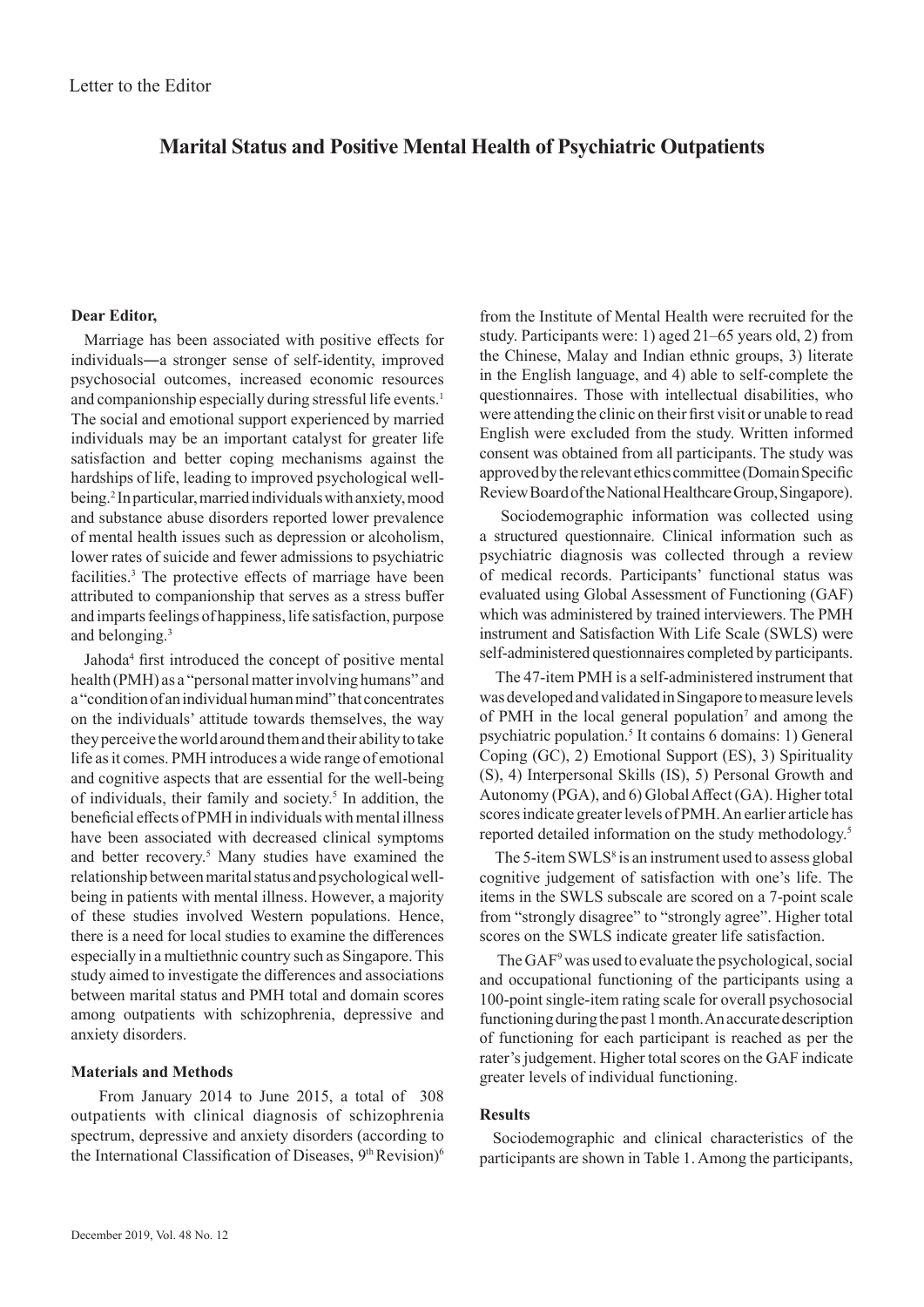| ----- <i>-</i> -----<br>Variable        |             | <b>Overall Sample</b> |      | Never-Married |      | <b>Married</b> |          |
|-----------------------------------------|-------------|-----------------------|------|---------------|------|----------------|----------|
|                                         | $\mathbf n$ | $\frac{0}{0}$         | n    | $\frac{0}{0}$ | n    | $\frac{0}{0}$  |          |
| Age (years)                             |             |                       |      |               |      |                | < 0.001  |
| $21 - 39$                               | 169         | 54.9                  | 135  | 67.5          | 34   | 31.5           |          |
| $40 - 65$                               | 139         | 45.1                  | 65   | 32.5          | 74   | 68.5           |          |
| Marital status                          |             |                       |      |               |      |                |          |
| Never-married                           | 200         | 64.9                  |      |               |      |                |          |
| Married                                 | 108         | 35.1                  |      |               |      |                |          |
| Gender                                  |             |                       |      |               |      |                | 0.01     |
| Male                                    | 163         | 52.9                  | 116  | 58.0          | 47   | 43.5           |          |
| Female                                  | 145         | 45.1                  | 84   | 42.0          | 61   | 56.5           |          |
| Ethnicity                               |             |                       |      |               |      |                | 0.14     |
| Chinese                                 | 134         | 43.5                  | 92   | 46.0          | 42   | 38.9           |          |
| Malay                                   | 87          | 28.2                  | 49   | 24.5          | 38   | 35.2           |          |
| Indian                                  | 87          | 28.2                  | 59   | 29.5          | 28   | 25.9           |          |
| Education                               |             |                       |      |               |      |                | 0.39     |
| Some formal/primary                     | 26          | 8.40                  | 14   | 7.00          | 12   | 11.1           |          |
| Secondary/junior college/pre-university | 204         | 66.2                  | 132  | 66.0          | 72   | 66.7           |          |
| Vocational                              | 36          | 11.7                  | 27   | 13.5          | 9    | 8.30           |          |
| Tertiary/postgraduate                   | 42          | 13.6                  | 27   | 13.5          | 15   | 13.9           |          |
| Employment status                       |             |                       |      |               |      |                | 0.86     |
| Unemployed                              | 167         | 54.2                  | 109  | 54.4          | 58   | 53.7           |          |
| Employed                                | 140         | 45.5                  | 90   | 45.0          | 50   | 46.3           |          |
| Diagnostic group                        |             |                       |      |               |      |                | < 0.001  |
| Depressive disorders                    | 108         | 35.1                  | 58   | 29.0          | 50   | 46.3           |          |
| Anxiety disorders                       | 74          | 24.0                  | 43   | 21.5          | 31   | 28.7           |          |
| Schizophrenia spectrum disorders        | 126         | 40.9                  | 99   | 49.5          | 27   | 25.0           |          |
|                                         | Mean        | <b>SD</b>             | Mean | <b>SD</b>     | Mean | <b>SD</b>      |          |
| Global Assessment of Functioning        | 51.8        | 16.4                  | 51.2 | 16.6          | 52.8 | 15.9           | 0.41     |
| Satisfaction With Life Scale            | 19.7        | 7.93                  | 18.7 | 8.09          | 21.7 | 7.25           | < 0.001  |
| Positive Mental Health scores           |             |                       |      |               |      |                |          |
| Positive Mental Health total            | 3.94        | 0.96                  | 3.84 | 0.98          | 4.12 | 0.88           | 0.01     |
| General Coping                          | 3.82        | 1.15                  | 3.75 | 1.19          | 3.95 | 1.07           | 0.15     |
| <b>Emotional Support</b>                | 4.01        | 1.31                  | 3.86 | 1.33          | 4.28 | 1.22           | 0.01     |
| Spirituality                            | 3.95        | 1.48                  | 3.86 | $1.50\,$      | 4.13 | 1.41           | 0.12     |
| Interpersonal Skills                    | 4.25        | 1.03                  | 4.11 | 1.05          | 4.48 | 0.95           | < 0.001  |
| Personal Growth and Autonomy            | 3.92        | 1.17                  | 3.79 | 1.19          | 4.15 | 1.09           | $0.01\,$ |
| Global Affect                           | 3.70        | 1.17                  | 3.67 | 1.17          | 3.75 | 1.16           | 0.55     |

| Table 1. Sociodemographic and Clinical Characteristics of Never-Married and Married Outpatients With Mental Disorders (n = 308) |  |  |
|---------------------------------------------------------------------------------------------------------------------------------|--|--|
|                                                                                                                                 |  |  |

SD: Standard deviation

\* Derived from independent t-test and chi-square test for continuous and categorical variables.

majority (43.5%) was Chinese, had secondary/junior college/ pre-university education (66.2%) and was diagnosed with schizophrenia spectrum (40.9%), depressive (35.1%) and anxiety disorders (24.0%).The mean GAF score was 51.8 (standard deviation  $[SD] = 16.4$ ) and the mean SWLS score was  $19.7$  (SD = 7.93). The married sample scored significantly higher in PMH total and domain scores,

and in GAF and SWLS scores (compared to the nevermarried sample).

After adjusting for sociodemographic characteristics and diagnosis in multivariate analyses, marital status remained significantly and positively associated with PMH total scores and ES and IS domains (Table 2).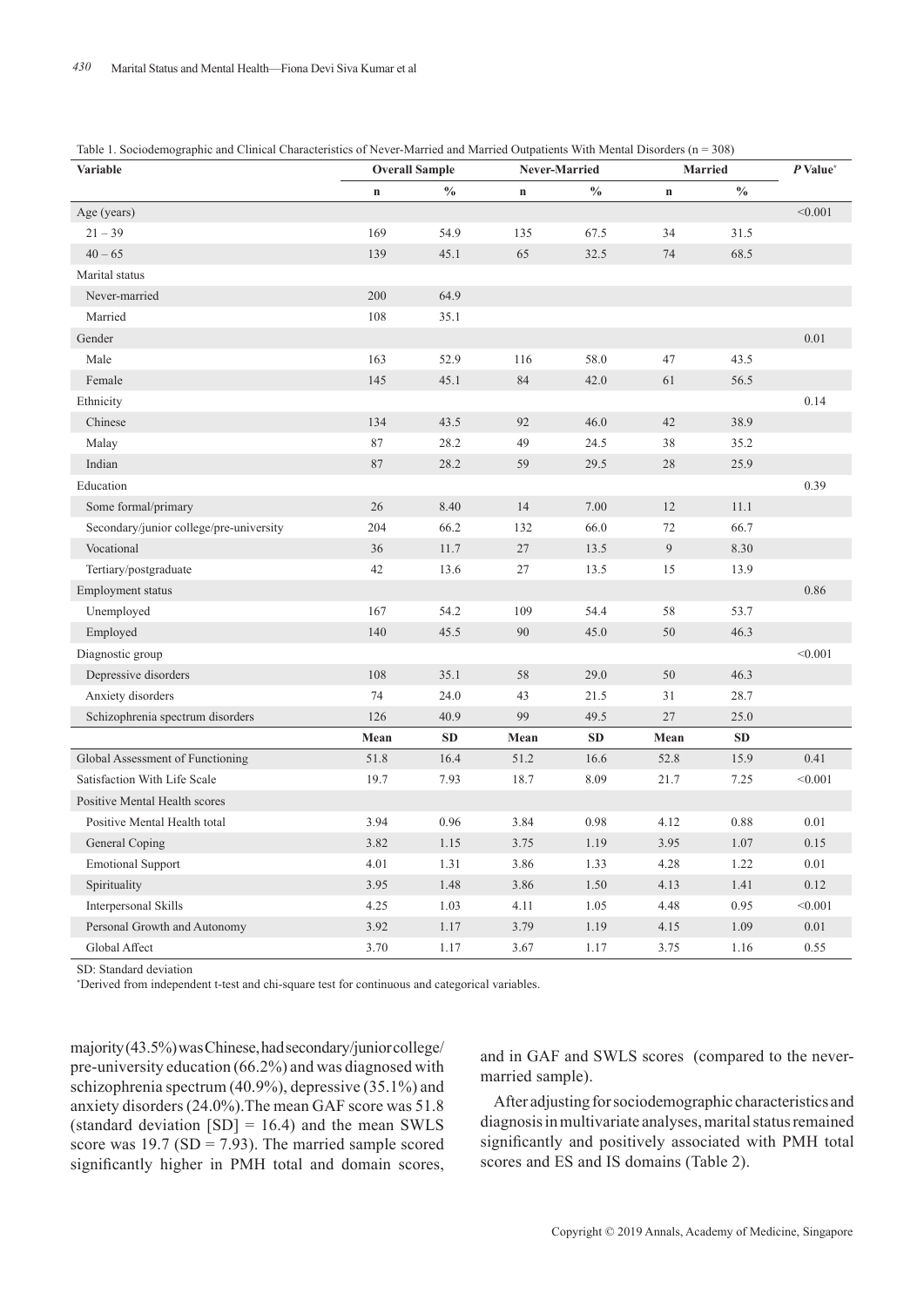| Marital Status and Mental Health—Fiona Devi Siva Kumar et al | 431 |
|--------------------------------------------------------------|-----|

| Table 2. Relationship Between Marital Status and Positive Mental  |  |  |
|-------------------------------------------------------------------|--|--|
| Health After Adjusting for Sociodemographics and Diagnostic Group |  |  |

| <b>Positive Mental Health and</b><br><b>Domain Score</b> | β       | 95% CI          | P Value <sup>*</sup> |
|----------------------------------------------------------|---------|-----------------|----------------------|
| Positive Mental Health total                             | $-0.31$ | $-0.55 - -0.07$ | 0.01                 |
| General Coping                                           | $-0.21$ | $-0.50 - 0.08$  | 0.16                 |
| <b>Emotional Support</b>                                 | $-0.46$ | $-0.80 - -0.13$ | 0.01                 |
| Spirituality                                             | $-0.24$ | $-0.60 - 0.13$  | 0.20                 |
| Interpersonal Skills                                     | $-0.39$ | $-0.66 - -0.12$ | < 0.001              |
| Personal Growth and Autonomy                             | $-0.28$ | $-0.58 - 0.01$  | 0.06                 |
| Global Affect                                            | $-0.28$ | $-0.57 - 0.01$  | 0.05                 |

β: Beta coefficient; CI: Confidence interval

\* Derived from multiple linear regression analyses by using Positive Mental Health total and domain scores as dependent variable, other sociodemographic (age group, ethnicity, gender, marital status, education, employment status) and diagnostic group as independent variables.

In Table 3, among the never-married sample, Malay ethnicity (vs Chinese) was found to be significantly and positively associated with higher PMH total score ( $\beta$ =0.45) and domain scores (PGA,  $\beta$  = 0.55]; IS,  $\beta$  = 0.43]; S,  $\beta$  = 0.93]; and GC,  $[\beta = 0.54]$ . Those with some formal/ primary education (vs tertiary/postgraduate) reflected lower IS ( $\beta$  = -0.73). On the other hand, those with anxiety disorder (vs schizophrenia spectrum disorder) had significantly lower GA ( $\beta$  = -0.54), S ( $\beta$  = -0.64) and GC ( $\beta$  = -0.43) scores. The GAF score was significantly and positively associated with PMH total score ( $\beta$  = 0.02) and domain scores for GA ( $\beta$  = 0.02), PGA ( $\beta$  = 0.02), IS ( $\beta$  = 0.02), ES ( $\beta$  = 0.02) and GC ( $\beta$  = 0.01).

Among the married sample, those with depressive and anxiety disorders (vs schizophrenia spectrum disorders) had significantly lower GA( $\beta$  = -0.63 and  $\beta$  = -0.98, respectively) (Table 3). Additionally, those with secondary/junior college/ pre-university education (vs tertiary/postgraduate) reflected higher PGA score ( $\beta$  = 0.63). Similarly, Malay and Indian ethnicities (vs Chinese) were found to be significantly and positively associated with higher S scores ( $\beta$  = 1.18 and  $\beta$  = 1.01, respectively). Lastly, GAF was associated with significantly higher scores in GA ( $\beta$  = 0.01), PGA ( $\beta$  = 0.01), ES ( $\beta$  = 0.02) and GC ( $\beta$  = 0.02).

## **Discussion**

Similar to earlier studies, $10,11$  our study revealed that married individuals had higher mean scores for PMH total and domain scores. A significant association was also found between PMH total scores and marital status. Such differences have been attributed to marriage-related gains such as long-term social support that has in turn been associated with increased economic resources.1 Possible reasons posited include combined accumulation of resources leading to higher levels of financial satisfaction, health and

As expected, ethnic differences in PMH were observed in both married and never-married individuals. The nevermarried Malay participants had higher PMH total, PGA, IS and GC scores compared to Chinese participants (Table 3). One possible explanation is related to religious beliefs, practices and values (e.g., meaning in life) that are more deeply held among Muslims (the Malay population is predominantly Muslim).<sup>12</sup> In addition, Radzi et al<sup>13</sup> have also found significant relationship between higher spirituality and its positive effect on mental well-being.

self-esteem contributing to a higher level of life satisfaction,

The current study also found that never-married patients with depressive and anxiety disorders had lower GA, S and GC scores, while married patients with depressive and anxiety disorders showed a negative association only with GA domain. Fagan<sup>14</sup> has proposed that marriage is associated with low prevalence of mental illness and likely mitigates health-damaging effects due to advantages conferred through psychosocial support and economic resources thus buffering the impact of adverse life events and allowing married individuals to have better relationship stability, religious participation, coping skills and lower risk of depression.<sup>1</sup>

Lastly, SWLS scores for both never-married and married samples were significantly associated with PMH total and all domain scores. Holt-Lunstad et  $al<sup>15</sup>$  have proposed that marriage per se may not be beneficial—instead, the quality of the relationship is important to influence individuals' life satisfaction. Hence, individuals in non-marital but committed relationships may also be able to receive a feeling of purpose, social identity and social integration.<sup>15</sup> However, these findings need to be confirmed by further studies.

To the best of our knowledge, this is the first study to investigate the relationship between marital status and the components of PMH among mental health service users. However, the study has some limitations. Firstly, the study excluded individuals who were once married but divorced or separated at the time of the study (due to their relatively small sample size). Secondly, the study did not collect information on outpatients who were not married but in a stable relationship or were in a relationship at some point in time (which presents another sample of similar social environment). Thirdly, only outpatients who were literate in English and capable of self-administering the PMH instrument were recruited. Lastly, the self-report responses by the participants might be influenced by social desirability bias. However, we tried to minimise this by having selfadministered questionnaires completed in a private setting and asking participants to return their responses within the next 3 days in a sealed envelope.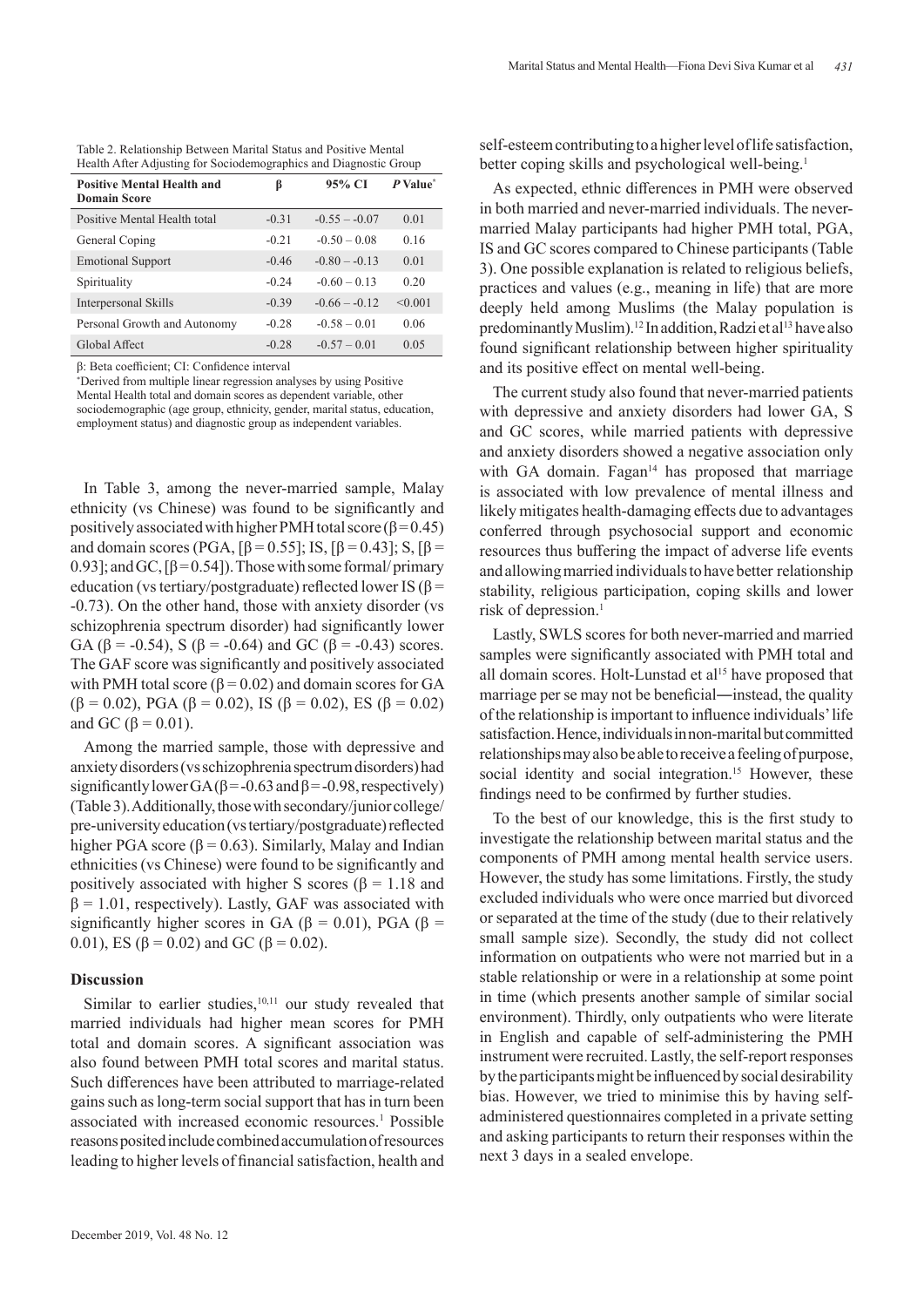Table 3. Factors Significantly Associated With Positive Mental Health Total and Domain Scores in Never-Married and Married Outpatients With Mental Disorders

| <b>Positive Mental Health and Domain</b> | Never-Married |                 |          | <b>Married</b> |                 |         |
|------------------------------------------|---------------|-----------------|----------|----------------|-----------------|---------|
|                                          | $\beta^*$     | 95% CI          | P Value  | $\beta^*$      | 95% CI          | P Value |
| Positive Mental Health total score       |               |                 |          |                |                 |         |
| Ethnicity                                |               |                 |          |                |                 |         |
| Malay                                    | 0.45          | $0.20 - 0.71$   | 0.00     |                |                 |         |
| Indian                                   | 0.17          | $-0.07 - 0.42$  | 0.16     |                |                 |         |
| Chinese                                  | Reference     |                 |          |                |                 |         |
| Satisfaction With Life Scale             | 0.06          | $0.05 - 0.08$   | 0.00     | 0.06           | $0.04 - 0.08$   | < 0.001 |
| Global Assessment of Functioning         | 0.02          | $0.01 - 0.02$   | 0.00     |                |                 |         |
| Global Affect                            |               |                 |          |                |                 |         |
| Diagnostic group                         |               |                 |          |                |                 |         |
| Depressive disorders                     | $-0.43$       | $-0.74 - 0.13$  | 0.01     | $-0.63$        | $-1.11 - -0.14$ | 0.01    |
| Anxiety disorders                        | $-0.54$       | $-0.87 - -0.21$ | 0.00     | $-0.98$        | $-1.50 - -0.46$ | < 0.001 |
| Schizophrenia spectrum disorders         | Reference     |                 |          | Reference      |                 |         |
| Satisfaction With Life Scale             | 0.07          | $0.05 - 0.09$   | 0.00     | 0.07           | $0.05 - 0.10$   | < 0.001 |
| Global Assessment of Functioning         | 0.02          | $0.01 - 0.03$   | 0.00     | 0.01           | $0.00 - 0.03$   | 0.03    |
| Personal Growth and Autonomy             |               |                 |          |                |                 |         |
| Age (years)                              |               |                 |          |                |                 |         |
| $21 - 39$                                | $-0.45$       | $-0.75 - 0.16$  | 0.00     |                |                 |         |
| $40 - 65$                                | Reference     |                 |          |                |                 |         |
| Gender                                   |               |                 |          |                |                 |         |
| Male                                     |               |                 |          | 0.46           | $0.03 - 0.88$   | 0.04    |
| Female                                   |               |                 |          | Reference      |                 |         |
| Ethnicity                                |               |                 |          |                |                 |         |
| Malay                                    | 0.55          | $0.22 - 0.87$   | 0.00     |                |                 |         |
| Indian                                   | 0.42          | $0.11 - 0.73$   | 0.01     |                |                 |         |
| Chinese                                  | Reference     |                 |          |                |                 |         |
| Education                                |               |                 |          |                |                 |         |
| Some formal/primary                      |               |                 |          | 0.38           | $-0.41 - 1.18$  | 0.34    |
| Secondary/junior college/pre-university  |               |                 |          | 0.63           | $0.06 - 1.19$   | 0.03    |
| Vocational                               |               |                 |          | 0.69           | $-0.14 - 1.51$  | 0.10    |
| Tertiary/postgraduate                    |               |                 |          | Reference      |                 |         |
| Satisfaction With Life Scale             | 0.06          | $0.05 - 0.08$   | 0.00     | 0.07           | $0.04 - 0.10$   | < 0.001 |
| Global Assessment of Functioning         | 0.02          | $0.01 - 0.03$   | 0.00     | $0.02\,$       | $0.00 - 0.03$   | 0.01    |
| Interpersonal Skills                     |               |                 |          |                |                 |         |
| Ethnicity                                |               |                 |          |                |                 |         |
| Malay                                    | 0.43          | $0.11 - 0.75$   | $0.01\,$ |                |                 |         |
| Indian                                   | 0.19          | $-0.12 - 0.49$  | 0.23     |                |                 |         |
| Chinese                                  |               |                 |          |                |                 |         |
| Education                                |               |                 |          |                |                 |         |
| Some formal/primary                      | $-0.73$       | $-1.37 - -0.08$ | 0.03     |                |                 |         |
| Secondary/junior college/pre-university  | $-0.13$       | $-0.52 - 0.25$  | 0.49     |                |                 |         |
| Vocational                               | $-0.04$       | $-0.53 - 0.45$  | $0.88\,$ |                |                 |         |
| Tertiary/postgraduate                    | Reference     |                 |          |                |                 |         |
| Satisfaction With Life Scale             | 0.05          | $0.04 - 0.07$   | $0.00\,$ | $0.04\,$       | $0.02 - 0.07$   | < 0.001 |
| Global Assessment of Functioning         | $0.02\,$      | $0.01 - 0.03$   | $0.00\,$ |                |                 |         |

β: Beta coefficient; CI: Confidence interval<br>\*Derived using multiple linear regression analyses using backward stepwise method after adjusting for all covariates.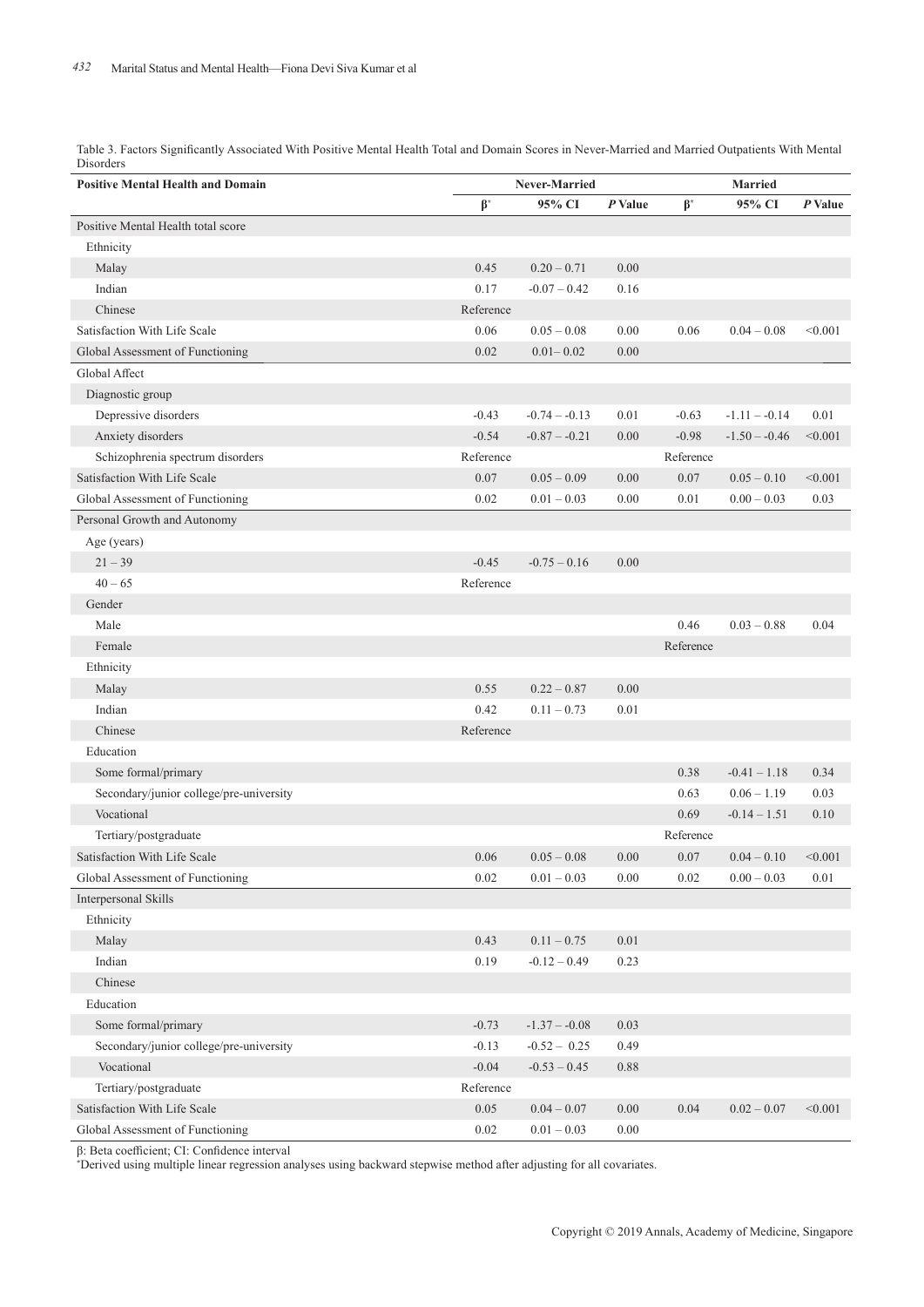Table 3. Factors Significantly Associated With Positive Mental Health Total and Domain Scores in Never-Married and Married Outpatients With Mental Disorders (Cont'd)

| <b>Positive Mental Health and Domain</b> | Never-Married |                 |         | <b>Married</b> |                |         |
|------------------------------------------|---------------|-----------------|---------|----------------|----------------|---------|
|                                          | $\beta^*$     | 95% CI          | P Value | $\beta^*$      | 95% CI         | P Value |
| Spirituality                             |               |                 |         |                |                |         |
| Ethnicity                                |               |                 |         |                |                |         |
| Malay                                    | 0.93          | $0.46 - 1.41$   | 0.00    | 1.18           | $0.52 - 1.85$  | < 0.001 |
| Indian                                   | 0.15          | $-0.02 - 0.61$  | 0.50    | 1.01           | $0.26 - 1.76$  | 0.01    |
| Chinese                                  | Reference     |                 |         | Reference      |                |         |
| Education                                |               |                 |         |                |                |         |
| Some formal/primary                      |               |                 |         | 0.04           | $-1.09 - 1.78$ | 0.94    |
| Secondary/junior college/pre-university  |               |                 |         | 0.68           | $-0.13 - 1.48$ | 0.10    |
| Vocational                               |               |                 |         | 1.15           | $-0.02 - 2.33$ | 0.05    |
| Tertiary/postgraduate                    |               |                 |         | Reference      |                |         |
| Diagnostic group                         |               |                 |         |                |                |         |
| Depressive disorders                     | $-0.53$       | $-1.03 - -0.05$ | 0.03    |                |                |         |
| Anxiety disorders                        | $-0.64$       | $-1.15 - -0.14$ | 0.01    |                |                |         |
| Schizophrenia spectrum disorders         | Reference     |                 |         |                |                |         |
| Satisfaction With Life Scale             | 0.06          | $0.03 - 0.08$   | 0.00    | 0.05           | $0.01 - 0.09$  | 0.01    |
| <b>Emotional Support</b>                 |               |                 |         |                |                |         |
| Age (years)                              |               |                 |         |                |                |         |
| $21 - 39$                                |               |                 |         | 0.69           | $0.22 - 1.17$  | < 0.001 |
| $40 - 65$                                |               |                 |         | Reference      |                |         |
| Gender                                   |               |                 |         |                |                |         |
| Male                                     | $-0.38$       | $-0.70 - -0.07$ | 0.02    |                |                |         |
| Female                                   | Reference     |                 |         |                |                |         |
| Satisfaction With Life Scale             | 0.07          | $0.05 - 0.09$   | 0.00    | 0.09           | $0.06 - 0.12$  | < 0.001 |
| Global Assessment of Functioning         | 0.02          | $0.01 - 0.03$   | 0.00    | 0.02           | $0.01 - 0.04$  | < 0.001 |
| General Coping                           |               |                 |         |                |                |         |
| Ethnicity                                |               |                 |         |                |                |         |
| Malay                                    | 0.54          | $0.17 - 0.90$   | 0.00    |                |                |         |
| Indian                                   | 0.38          | $0.03 - 0.73$   | 0.03    |                |                |         |
| Chinese                                  | Reference     |                 |         |                |                |         |
| Diagnostic group                         |               |                 |         |                |                |         |
| Depressive disorders                     | $-0.16$       | $-0.53 - 0.21$  | 0.40    |                |                |         |
| Anxiety disorders                        | $-0.43$       | $-0.82 - -0.04$ | 0.03    |                |                |         |
| Schizophrenia spectrum disorders         | Reference     |                 |         |                |                |         |
| Satisfaction With Life Scale             | 0.05          | $0.03 - 0.71$   | 0.00    | 0.04           | $0.01 - 0.07$  | 0.01    |
| Global Assessment of Functioning         | 0.01          | $0.00 - 0.02$   | 0.00    | 0.02           | $0.00 - 0.03$  | 0.01    |

β: Beta coefficient; CI: Confidence interval

\* Derived using multiple linear regression analyses using backward stepwise method after adjusting for all covariates.

## **Conclusion**

This study has made a preliminary yet valuable contribution to the understanding of the relationship between marital status and psychological health in people with mental disorders. It highlights the importance of further research on how marriage may influence mental health in

different ways and promote better PMH in this population. The findings could also contribute to policy-making and mental health practices such as interventions or treatments designed to facilitate positive and holistic approaches for patients' recovery and improvement of their quality of life.